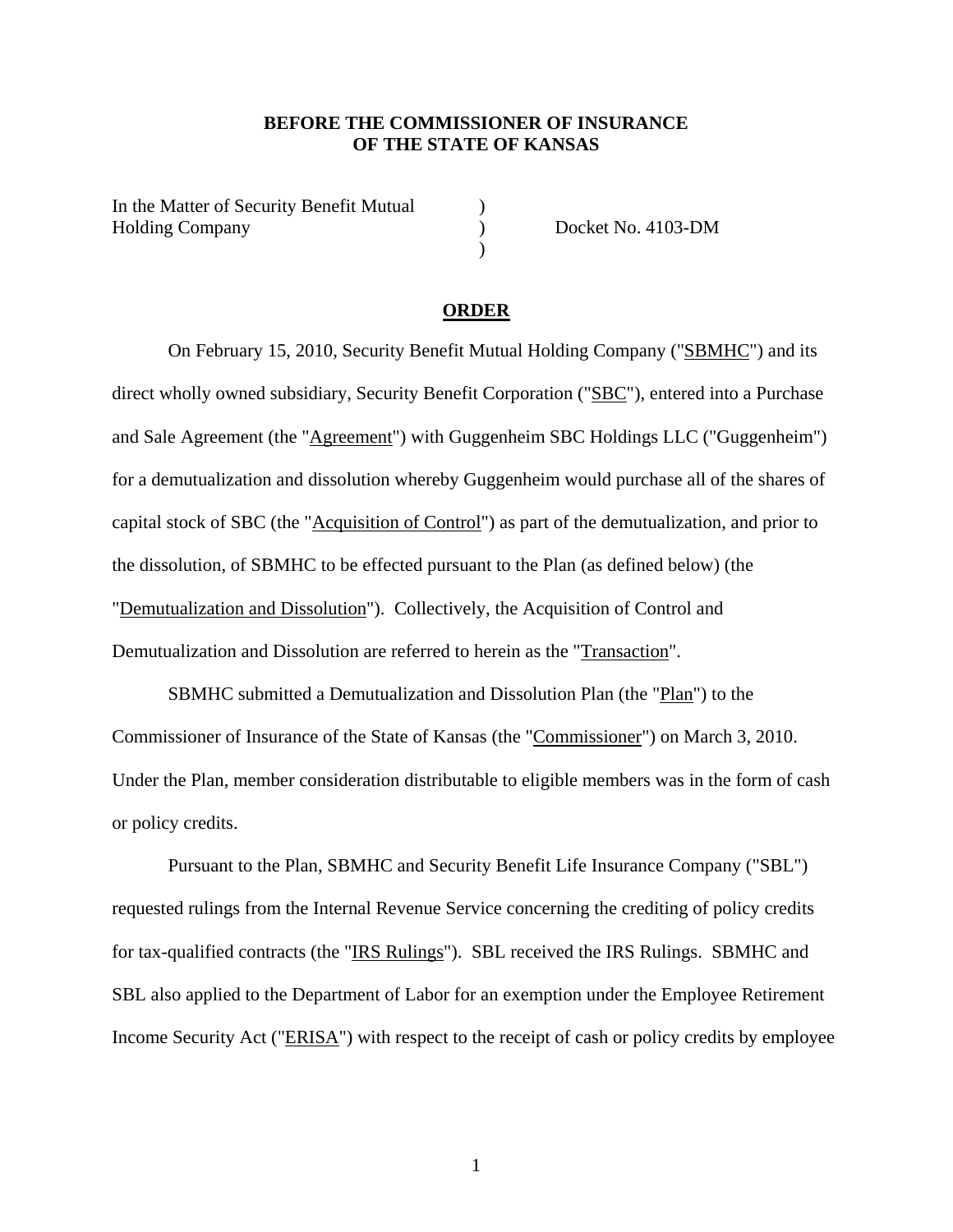benefit plans subject to ERISA (the "DOL Exemption"). As of the date of this Order, SBL has not received the DOL Exemption.

SBMHC and SBL were not required to receive the requested DOL Exemption to complete the Transaction, but the member consideration as to members to whom the DOL Exemption apply was held in one or more escrow accounts to be released only after the exemption was received. To the extent that the DOL Exemption was not received by December 31, 2010, the related amounts held in escrow were to be released to SBL, with no member consideration payable to members to whom the DOL Exemption applies, unless the Commissioner elected to extend the deadline for receiving the DOL Exemption beyond December 31, 2010.

In accordance with the authority vested in the Commissioner by K.S.A. §§ 40-4001 and 40-4003a(c)(5), the Commissioner issued an Order approving the Plan on May 18, 2010 (the "Approval Order").

As set forth in the Approval Order, the Commissioner retained jurisdiction over the Transaction, for the purpose of entertaining such further order or orders as the Commissioner deems proper, including specifically, but not limited to, an order extending beyond December 31, 2010, the date by which the DOL Exemption requested by SBMHC and SBL must be received.

The Commissioner hereby orders:

- 1. Based on the foregoing, the date by which the DOL Exemption must be received is hereby extended to June 30, 2011.
- 2. Effective Date. This Order is effective immediately.

2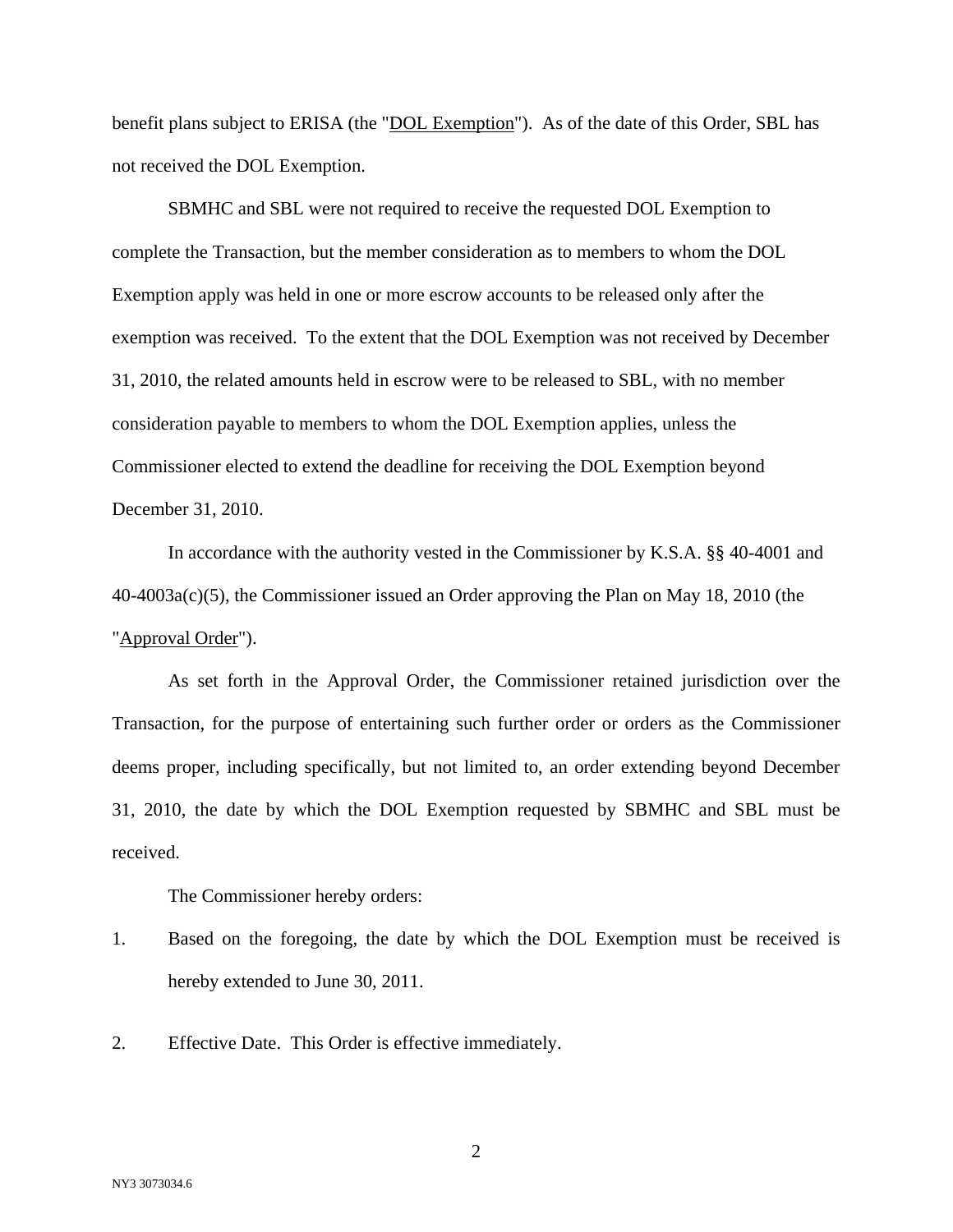# **IT IS HEREBY ORDERED THIS \_27th\_ DAY OF \_DECEMBER\_, 2010 IN THE CITY OF TOPEKA, COUNTY OF SHAWNEE, STATE OF KANSAS.**



\_/s/ Sandy Praeger\_\_\_\_\_\_\_\_\_\_\_\_\_\_\_\_\_\_\_\_\_\_\_\_\_ Sandy Praeger Commissioner of Insurance

 $\angle$ s/ John W. Campbell $\angle$ John W. Campbell General Counsel, Kansas Insurance Department